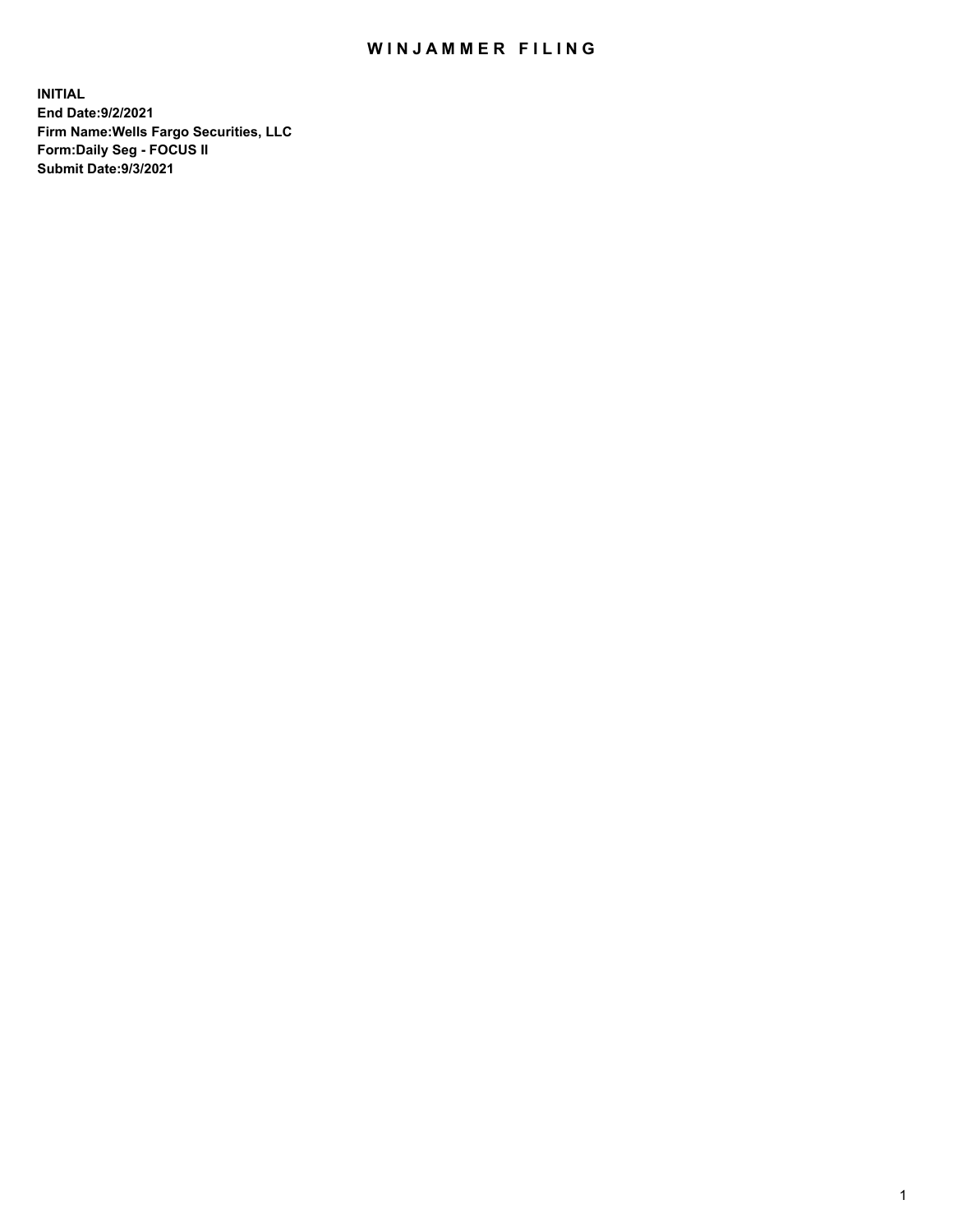**INITIAL End Date:9/2/2021 Firm Name:Wells Fargo Securities, LLC Form:Daily Seg - FOCUS II Submit Date:9/3/2021 Daily Segregation - Cover Page**

| Name of Company                                                                                                                                                                                                                                                                                                                | <b>Wells Fargo Securities LLC</b>                                         |
|--------------------------------------------------------------------------------------------------------------------------------------------------------------------------------------------------------------------------------------------------------------------------------------------------------------------------------|---------------------------------------------------------------------------|
| <b>Contact Name</b>                                                                                                                                                                                                                                                                                                            | <b>James Gnall</b>                                                        |
| <b>Contact Phone Number</b>                                                                                                                                                                                                                                                                                                    | 917-699-6822                                                              |
| <b>Contact Email Address</b>                                                                                                                                                                                                                                                                                                   | james.w.gnall@wellsfargo.com                                              |
| FCM's Customer Segregated Funds Residual Interest Target (choose one):<br>a. Minimum dollar amount: ; or<br>b. Minimum percentage of customer segregated funds required:% ; or<br>c. Dollar amount range between: and; or<br>d. Percentage range of customer segregated funds required between:% and%.                         | 270,000,000<br>$\overline{\mathbf{0}}$<br>0 <sub>0</sub><br>00            |
| FCM's Customer Secured Amount Funds Residual Interest Target (choose one):<br>a. Minimum dollar amount: ; or<br>b. Minimum percentage of customer secured funds required:%; or<br>c. Dollar amount range between: and; or<br>d. Percentage range of customer secured funds required between:% and%.                            | 40,000,000<br>$\overline{\mathbf{0}}$<br>0 <sub>0</sub><br>0 <sub>0</sub> |
| FCM's Cleared Swaps Customer Collateral Residual Interest Target (choose one):<br>a. Minimum dollar amount: ; or<br>b. Minimum percentage of cleared swaps customer collateral required:% ; or<br>c. Dollar amount range between: and; or<br>d. Percentage range of cleared swaps customer collateral required between:% and%. | 375,000,000<br><u>0</u><br>00<br>00                                       |

Attach supporting documents CH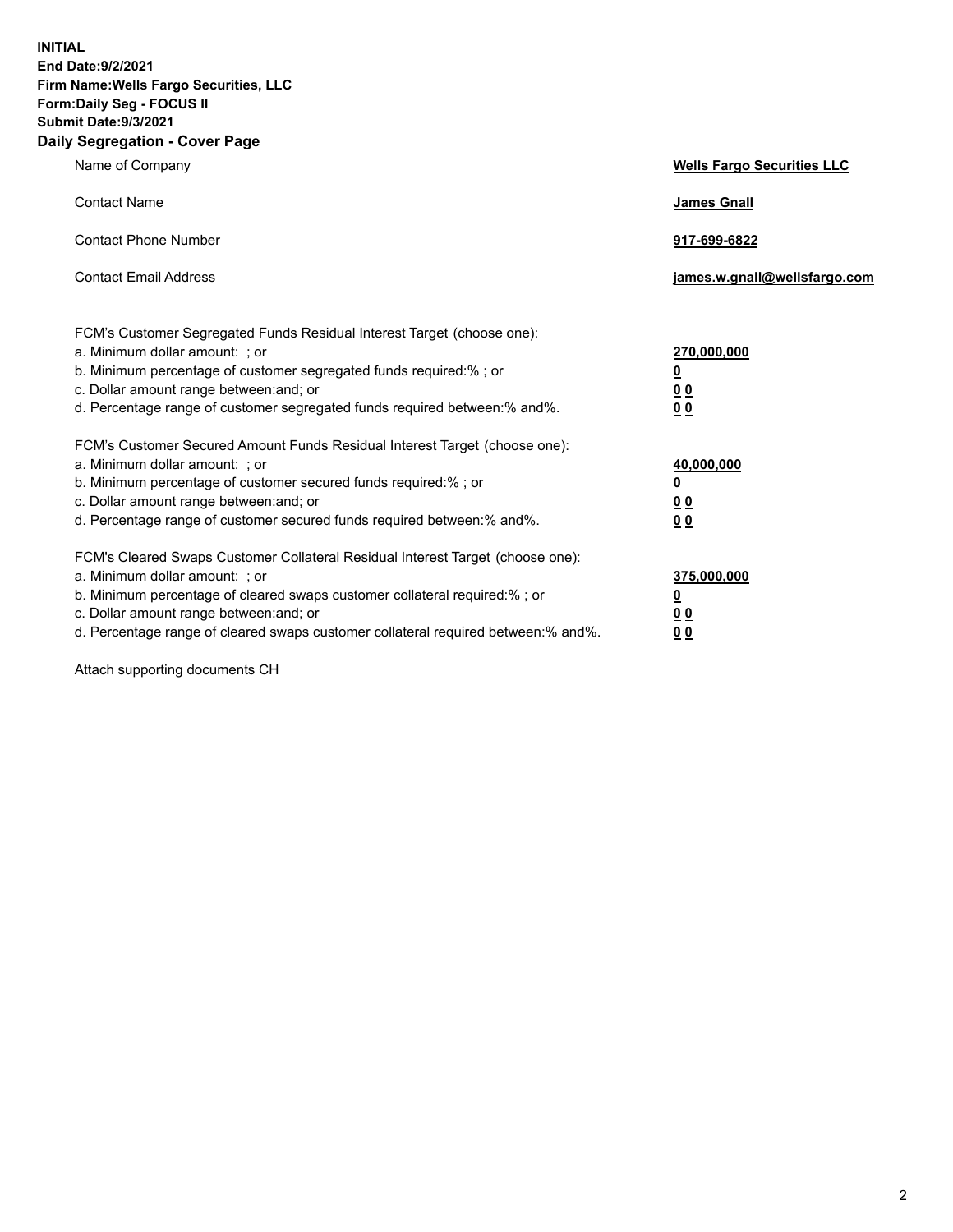**INITIAL End Date:9/2/2021 Firm Name:Wells Fargo Securities, LLC Form:Daily Seg - FOCUS II Submit Date:9/3/2021 Daily Segregation - Secured Amounts**

Foreign Futures and Foreign Options Secured Amounts Amount required to be set aside pursuant to law, rule or regulation of a foreign government or a rule of a self-regulatory organization authorized thereunder **0** [7305] 1. Net ledger balance - Foreign Futures and Foreign Option Trading - All Customers A. Cash **277,990,426** [7315] B. Securities (at market) **207,284,878** [7317] 2. Net unrealized profit (loss) in open futures contracts traded on a foreign board of trade **6,814,076** [7325] 3. Exchange traded options a. Market value of open option contracts purchased on a foreign board of trade **11,364** [7335] b. Market value of open contracts granted (sold) on a foreign board of trade **-22,800** [7337] 4. Net equity (deficit) (add lines 1. 2. and 3.) **492,077,944** [7345] 5. Account liquidating to a deficit and account with a debit balances - gross amount **1,893,973** [7351] Less: amount offset by customer owned securities **-1,884,332** [7352] **9,641** [7354] 6. Amount required to be set aside as the secured amount - Net Liquidating Equity Method (add lines 4 and 5) **492,087,585** [7355] 7. Greater of amount required to be set aside pursuant to foreign jurisdiction (above) or line 6. **492,087,585** [7360] FUNDS DEPOSITED IN SEPARATE REGULATION 30.7 ACCOUNTS 1. Cash in banks A. Banks located in the United States **85,276,850** [7500] B. Other banks qualified under Regulation 30.7 **41,619,437** [7520] **126,896,287** [7530] 2. Securities A. In safekeeping with banks located in the United States **122,316,451** [7540] B. In safekeeping with other banks qualified under Regulation 30.7 **0** [7560] **122,316,451** [7570] 3. Equities with registered futures commission merchants A. Cash **65,042,082** [7580] B. Securities **99,979,272** [7590] C. Unrealized gain (loss) on open futures contracts **-29,323,746** [7600] D. Value of long option contracts **11,364** [7610] E. Value of short option contracts **-22,800** [7615] **135,686,172** [7620] 4. Amounts held by clearing organizations of foreign boards of trade A. Cash **0** [7640] B. Securities **0** [7650] C. Amount due to (from) clearing organization - daily variation **0** [7660] D. Value of long option contracts **0** [7670] E. Value of short option contracts **0** [7675] **0** [7680] 5. Amounts held by members of foreign boards of trade A. Cash **-54,516,636** [7700] B. Securities **205,111,339** [7710] C. Unrealized gain (loss) on open futures contracts **67,594,927** [7720] D. Value of long option contracts **0** [7730] E. Value of short option contracts **0** [7735] **218,189,630** [7740] 6. Amounts with other depositories designated by a foreign board of trade **0** [7760] 7. Segregated funds on hand **0** [7765]

- 8. Total funds in separate section 30.7 accounts **603,088,540** [7770]
- 9. Excess (deficiency) Set Aside for Secured Amount (subtract line 7 Secured Statement Page 1 from Line 8)
- 10. Management Target Amount for Excess funds in separate section 30.7 accounts **40,000,000** [7780]
- 11. Excess (deficiency) funds in separate 30.7 accounts over (under) Management Target **71,000,955** [7785]

**111,000,955** [7380]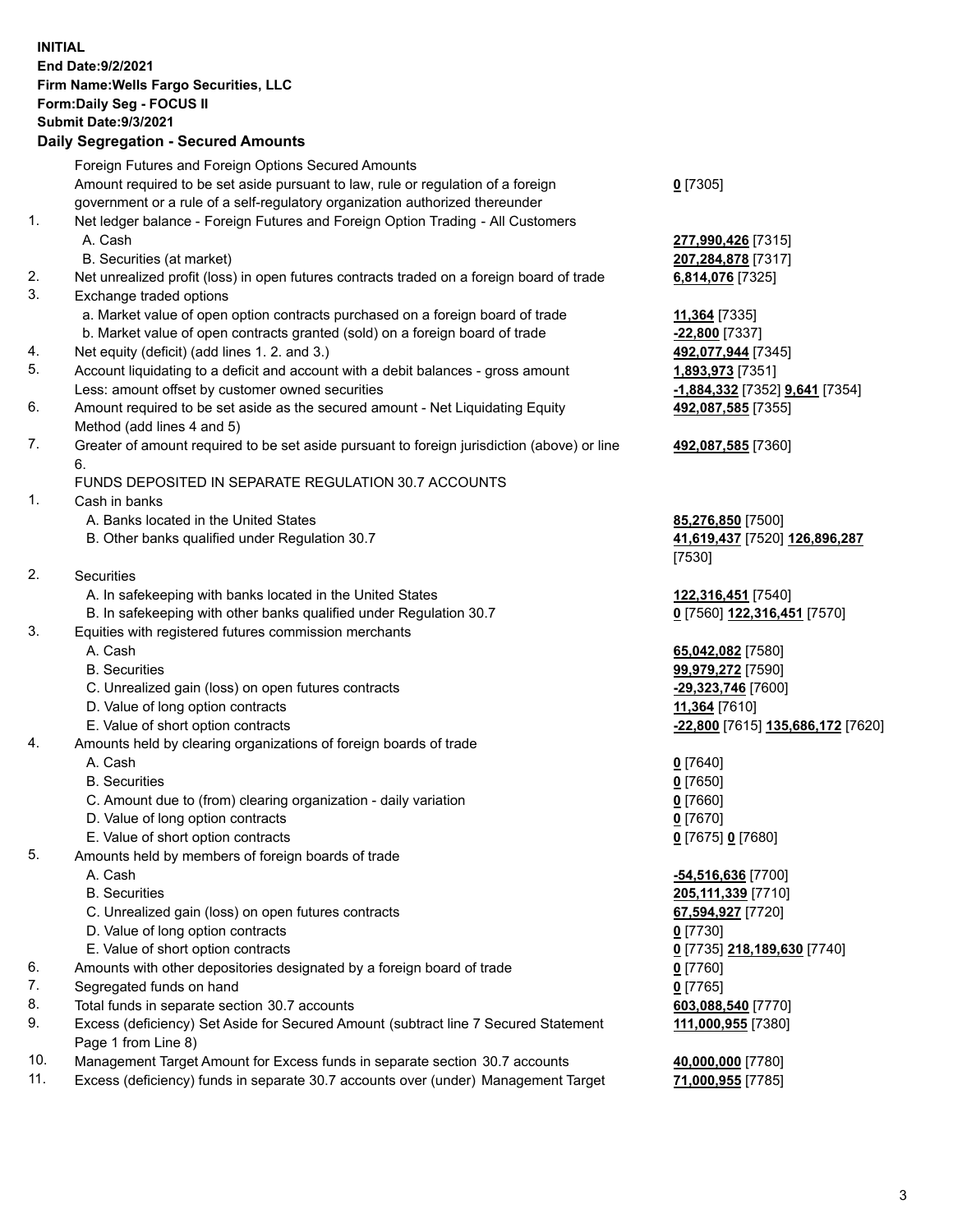|     | <b>INITIAL</b><br>End Date: 9/2/2021<br>Firm Name: Wells Fargo Securities, LLC<br>Form: Daily Seg - FOCUS II<br>Submit Date: 9/3/2021<br>Daily Segregation - Segregation Statement |                                  |
|-----|------------------------------------------------------------------------------------------------------------------------------------------------------------------------------------|----------------------------------|
|     | SEGREGATION REQUIREMENTS(Section 4d(2) of the CEAct)                                                                                                                               |                                  |
| 1.  | Net ledger balance                                                                                                                                                                 |                                  |
|     | A. Cash                                                                                                                                                                            | 3,634,112,240 [7010]             |
|     | B. Securities (at market)                                                                                                                                                          | 1,819,498,341 [7020]             |
| 2.  | Net unrealized profit (loss) in open futures contracts traded on a contract market                                                                                                 | -830,132,095 [7030]              |
| 3.  | Exchange traded options                                                                                                                                                            |                                  |
|     | A. Add market value of open option contracts purchased on a contract market                                                                                                        | 1,906,853,779 [7032]             |
|     | B. Deduct market value of open option contracts granted (sold) on a contract market                                                                                                | -1,820,168,944 [7033]            |
| 4.  | Net equity (deficit) (add lines 1, 2 and 3)                                                                                                                                        | 4,710,163,321 [7040]             |
| 5.  | Accounts liquidating to a deficit and accounts with                                                                                                                                |                                  |
|     | debit balances - gross amount                                                                                                                                                      | 51,445,737 [7045]                |
|     | Less: amount offset by customer securities                                                                                                                                         | -51,419,244 [7047] 26,493 [7050] |
| 6.  | Amount required to be segregated (add lines 4 and 5)                                                                                                                               | 4,710,189,814 [7060]             |
|     | FUNDS IN SEGREGATED ACCOUNTS                                                                                                                                                       |                                  |
| 7.  | Deposited in segregated funds bank accounts                                                                                                                                        |                                  |
|     | A. Cash                                                                                                                                                                            | 188,839,238 [7070]               |
|     | B. Securities representing investments of customers' funds (at market)                                                                                                             | 140,066,252 [7080]               |
|     | C. Securities held for particular customers or option customers in lieu of cash (at<br>market)                                                                                     | 763,598,265 [7090]               |
| 8.  | Margins on deposit with derivatives clearing organizations of contract markets                                                                                                     |                                  |
|     | A. Cash                                                                                                                                                                            | 2,033,375,631 [7100]             |
|     | B. Securities representing investments of customers' funds (at market)                                                                                                             | 940,264,607 [7110]               |
|     | C. Securities held for particular customers or option customers in lieu of cash (at<br>market)                                                                                     | 1,055,900,076 [7120]             |
| 9.  | Net settlement from (to) derivatives clearing organizations of contract markets                                                                                                    | 3,657,930 [7130]                 |
| 10. | Exchange traded options                                                                                                                                                            |                                  |
|     | A. Value of open long option contracts                                                                                                                                             | 1,906,853,779 [7132]             |
|     | B. Value of open short option contracts                                                                                                                                            | $-1,820,168,944$ [7133]          |
| 11. | Net equities with other FCMs                                                                                                                                                       |                                  |
|     | A. Net liquidating equity                                                                                                                                                          | $0$ [7140]                       |
|     | B. Securities representing investments of customers' funds (at market)                                                                                                             | $0$ [7160]                       |
|     | C. Securities held for particular customers or option customers in lieu of cash (at<br>market)                                                                                     | $0$ [7170]                       |
| 12. | Segregated funds on hand                                                                                                                                                           | $0$ [7150]                       |
| 13. | Total amount in segregation (add lines 7 through 12)                                                                                                                               | 5,212,386,834 [7180]             |
| 14. | Excess (deficiency) funds in segregation (subtract line 6 from line 13)                                                                                                            | 502,197,020 [7190]               |
| 15. | Management Target Amount for Excess funds in segregation                                                                                                                           | 270,000,000 [7194]               |
| 16. | Excess (deficiency) funds in segregation over (under) Management Target Amount                                                                                                     | 232,197,020 [7198]               |
|     | <b>Excess</b>                                                                                                                                                                      |                                  |